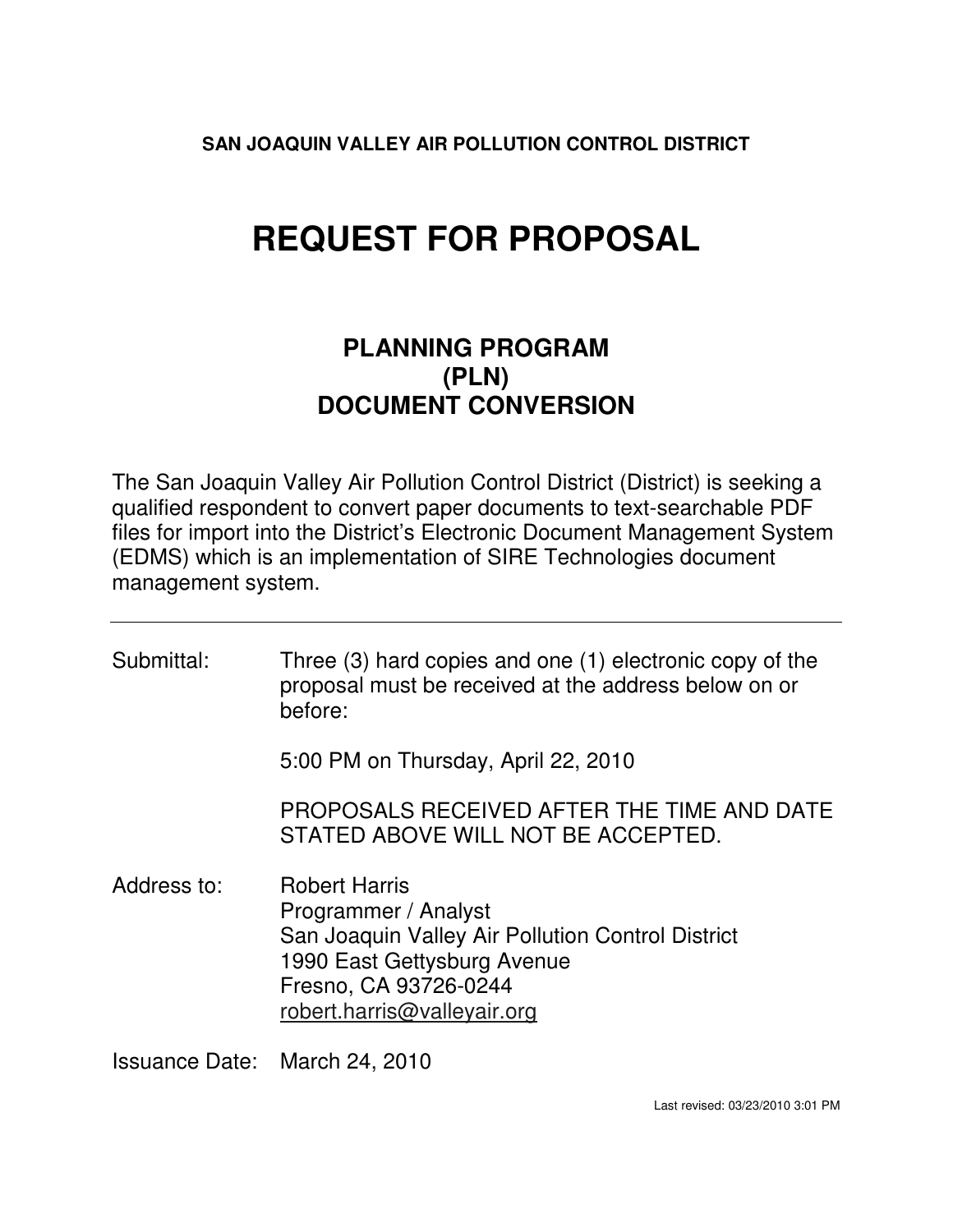# **TABLE OF CONTENTS**

| 1.0 |  |
|-----|--|
| 1.1 |  |
| 1.2 |  |
| 2.0 |  |
| 2.1 |  |
| 2.2 |  |
| 2.3 |  |
| 2.4 |  |
| 2.5 |  |
| 3.0 |  |
| 3.1 |  |
| 3.2 |  |
| 3.3 |  |
| 3.4 |  |
| 3.5 |  |
| 3.6 |  |
| 3.7 |  |
| 4.0 |  |
| 5.0 |  |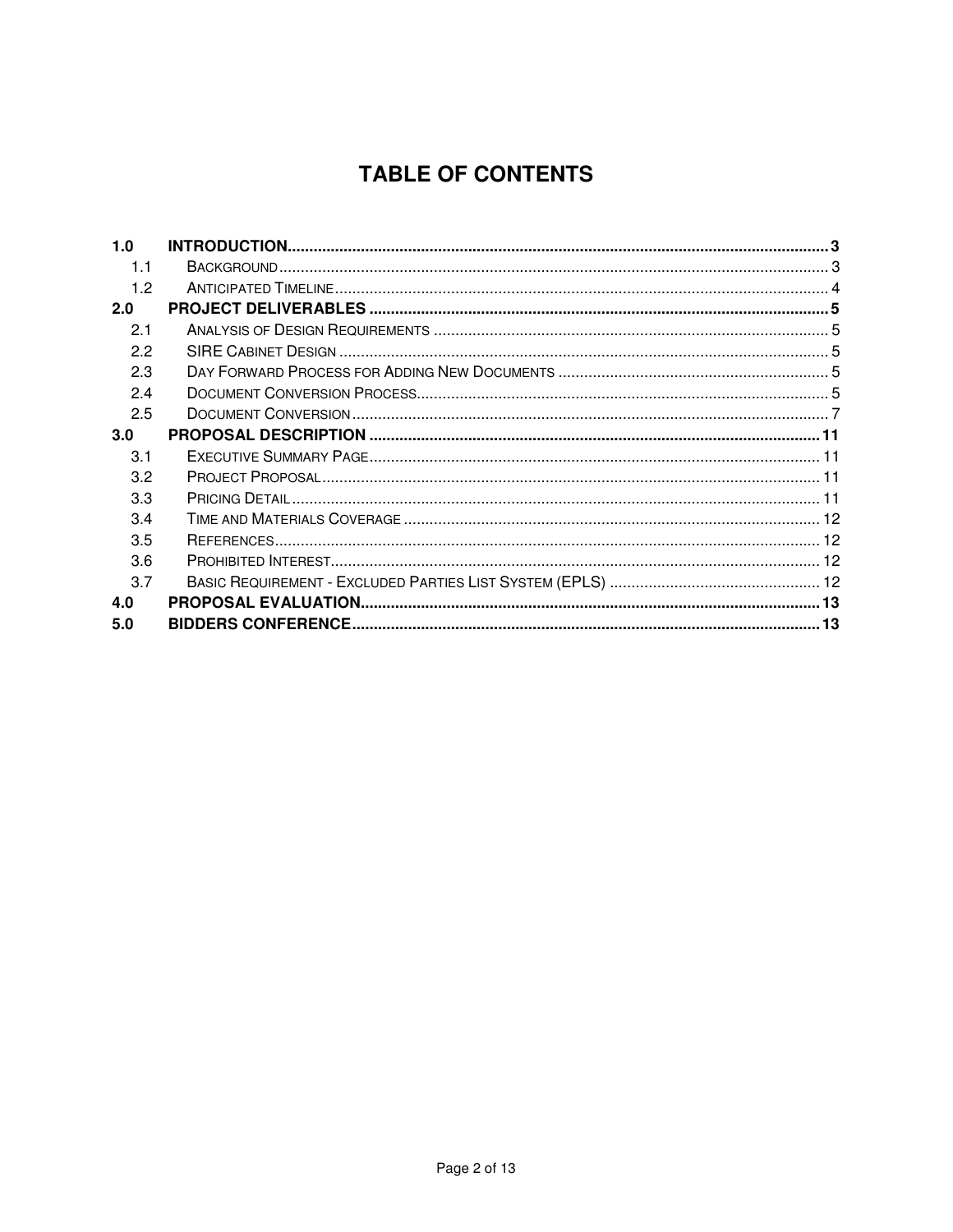## **1.0 INTRODUCTION**

This Request for Proposal (RFP) is for successful completion of a document conversion project for the District's Planning Program documents. The District's document management system is an implementation of SIRE Technologies version 5.2. The ideal vendor for this project has successfully completed multiple document conversion projects involving SIRE Technologies document management systems.

#### **1.1 Background**

The District has offices in Fresno, Modesto, and Bakersfield, referred to as Central, North, and South, respectively. Each office has its own set of EDMS servers. Documents and their index data are replicated nightly between regions.

The District has multiple programs (departments), each program having one or more document domains, and each domain having its own types of documents, and its own requirements for indexing, security, confidentiality, and function. Documents belonging to the same document domain (sharing the same set of possible document types, indexes, security, confidentiality, and functional requirements) are stored in the same SIRE cabinet in EDMS. Currently the District's Permit Services and Compliance programs have facility file documents stored in facility file SIRE cabinets by region.

The scope of this project includes designing SIRE cabinets that will meet the (searching, security, confidentiality, and functional) needs for storing Plan Development (PLD) and Rule Development (RLD) documents of the District's Planning Program (PLN).

The selected vendor will:

- 1) Analyze the design requirements.
- 2) Design one or more SIRE cabinets, with appropriate security, index fields and values, to contain PLN documents and meet the design requirements.
- 3) Create a custom user interface for accessing documents from the cabinet(s) using SIRE WebCenter, FileCenter, SIRE Viewer, SIRE Forms, SIRE Workflow, etc. that will allow general users to set finalization status for documents (preventing further revision), and to place them on litigation hold (preventing scheduled purging), while at the same time not allowing general users to reverse these settings. Members of Legal should be able to set and reverse the litigation hold setting for sets of documents that fall within specified search criteria (for example: all documents related to a specific PLN Program). Ideally, the rules for setting litigation hold for documents will be definable so that as new documents are added that meet the criteria, the litigation hold settings will be set automatically.
- 4) Design a day-forward process for adding new documents.
- 5) Conduct a back-file document conversion that will: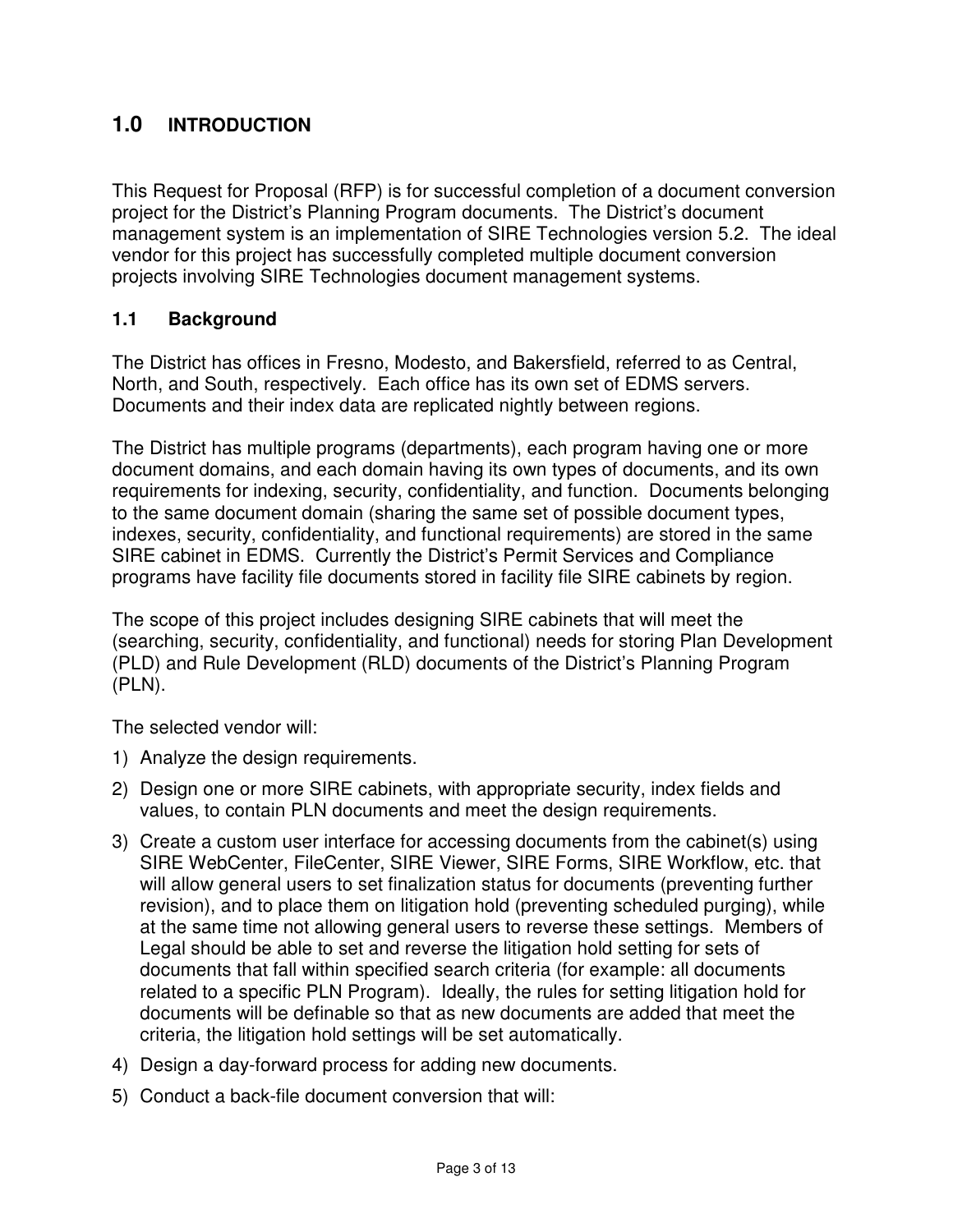- a) minimize impact on PLN staff members who access these documents.
- b) ensure documents are not lost during conversion.
- c) allow the paper documents to be readily prepared for document conversion in terms of barcode index sheets.
- d) classify, index, organize and prepare for scanning all existing PLN documents in support of the back-file conversion operation.
- e) convert paper documents stored in folders in PLN file cabinets, and in boxes in offsite storage, into text-searchable PDF files.
- f) create index files that contain index values for the index fields of the documents to be imported into the new SIRE cabinet(s).
- g) import the documents and associated index information into the new SIRE cabinet(s).
- h) have processes and procedures in place to keep imaging and indexing errors below 2%.
- 6) Implement the document conversion project.

#### **1.2 Anticipated Timeline**

Critical dates for this project include:

| • March 24, 2010 | <b>RFP Posted</b>                              |
|------------------|------------------------------------------------|
| • April 6, 2010  | <b>RFP Bidders Conference</b>                  |
| • April 22, 2010 | <b>RFP Due from Bidders</b>                    |
| • May 24, 2010   | Contract Finalized with Winning Bidder         |
| • June 17, 2010  | Governing Board Meeting for Potential Approval |
|                  |                                                |

• June 28, 2010 Project Kickoff

Prospective bidders have approximately 30 days to respond to the District's RFP. During these 30 days, the District will field questions and supply answers as needed to provide additional information and clarification on the District's requirements. In addition, the District will convene a Bidders Conference for onsite demonstration of the District's EDMS for the purpose of answering Bidders' questions regarding this project.

After receiving the vendors' RFP responses, the District will evaluate the proposals and negotiate a contract with the successful vendor. The contract will then be submitted for approval by the District's Governing Board before finalization. Finally, upon approval, the contract will be signed, and the project will begin on the Project Kickoff target date.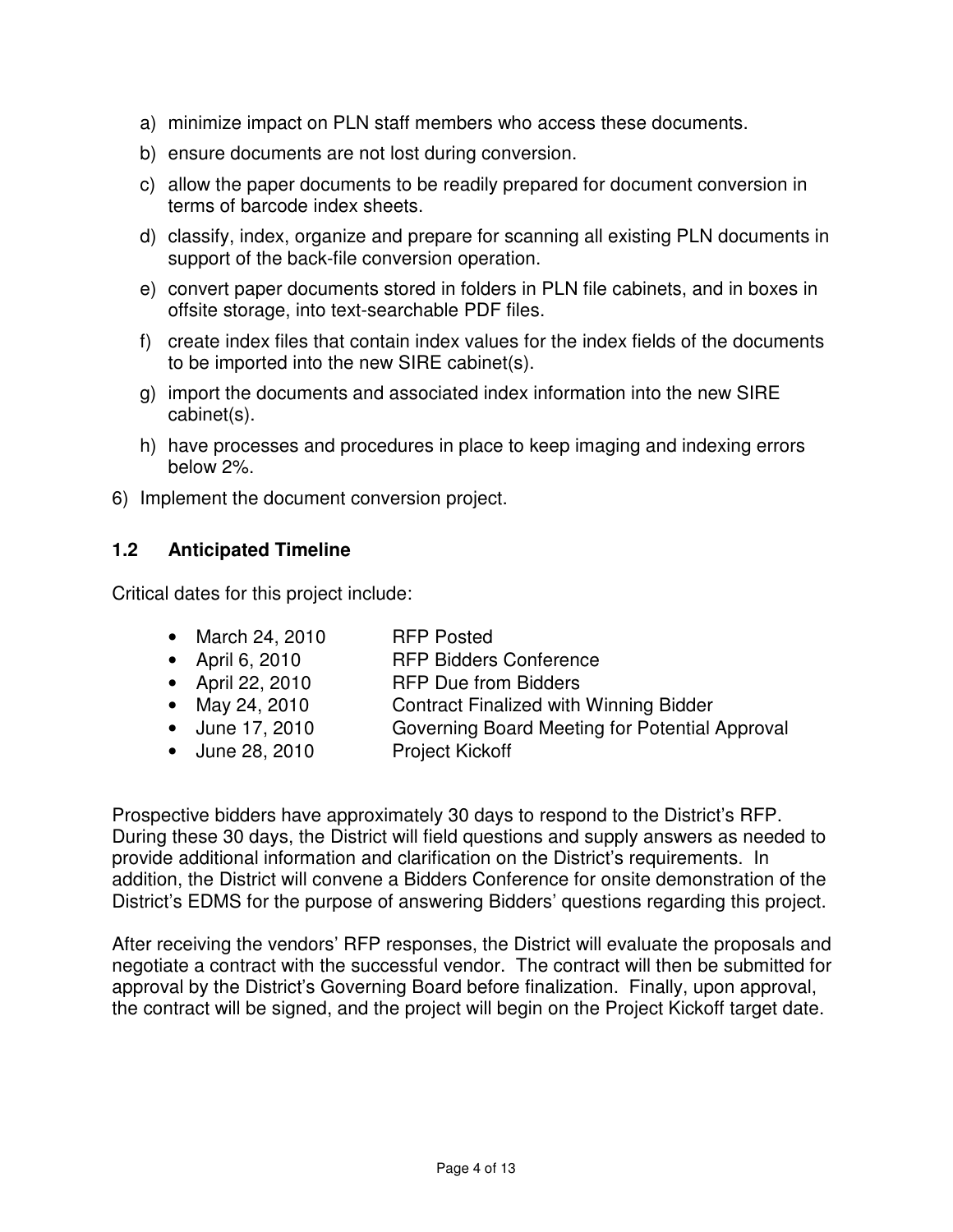## **2.0 PROJECT DELIVERABLES**

#### **2.1 Analysis of Design Requirements**

Several design requirements must be taken into account before embarking on SIRE Cabinet Design. All the required document index fields must be determined that will allow efficient searching, support replication, retention, and other functions (such as SIRE Forms where users will be able to finalize documents, declare documents obsolete, or place them on litigation hold to prevent them from being purged during retention policy enforcement), as well as fields required by the document conversion process itself.

## **2.2 SIRE Cabinet Design**

SIRE Cabinets must be designed and created for housing PLN documents such that the design requirements of section 2.1 are met.

#### **2.3 Day Forward Process for Adding New Documents**

Before conversion of existing documents begins, a method for adding new documents (both paper and electronic) must be in place. Currently for other District programs, staff members specify document indexing requirements on coversheets for paper documents which are then submitted for scanning into EDMS. A method and architecture for submitting electronic documents by end users without granting them cabinet rights to read-only documents needs to be defined. Users must be able to specify whether or not documents are work-in-progress documents (where future revisions are allowed) or are final documents (where revisions are not allowed). The streamlined method and architecture must be configurable so that District staff can configure it for use with other SIRE cabinets in the future, so that a uniform process can be utilized.

#### **2.4 Document Conversion Process**

A document conversion process needs to be defined that will allow the document prep team to quickly classify PLN documents and specify required indexes that will be associated with the scanned document. Typically the index information is present on coversheets scanned with the documents. The process will use barcodes where possible to reduce indexing errors. Handwritten index values may also be used. A program for generating the index sheets needs to be created that should be capable of producing multiple barcode fields per index sheet.

A program for scanning the documents with the index coversheets must be provided that will in the end generate a text-searchable PDF file for each document in a box, and put the document index information for all the documents in the box in a text file in a format that is compatible with SIRE Technologies' document import utility. The PDF files and index import file will be delivered to the District on DVDs. Required document index information will include a DOC\_SOURCE\_STRING that consists of the DVD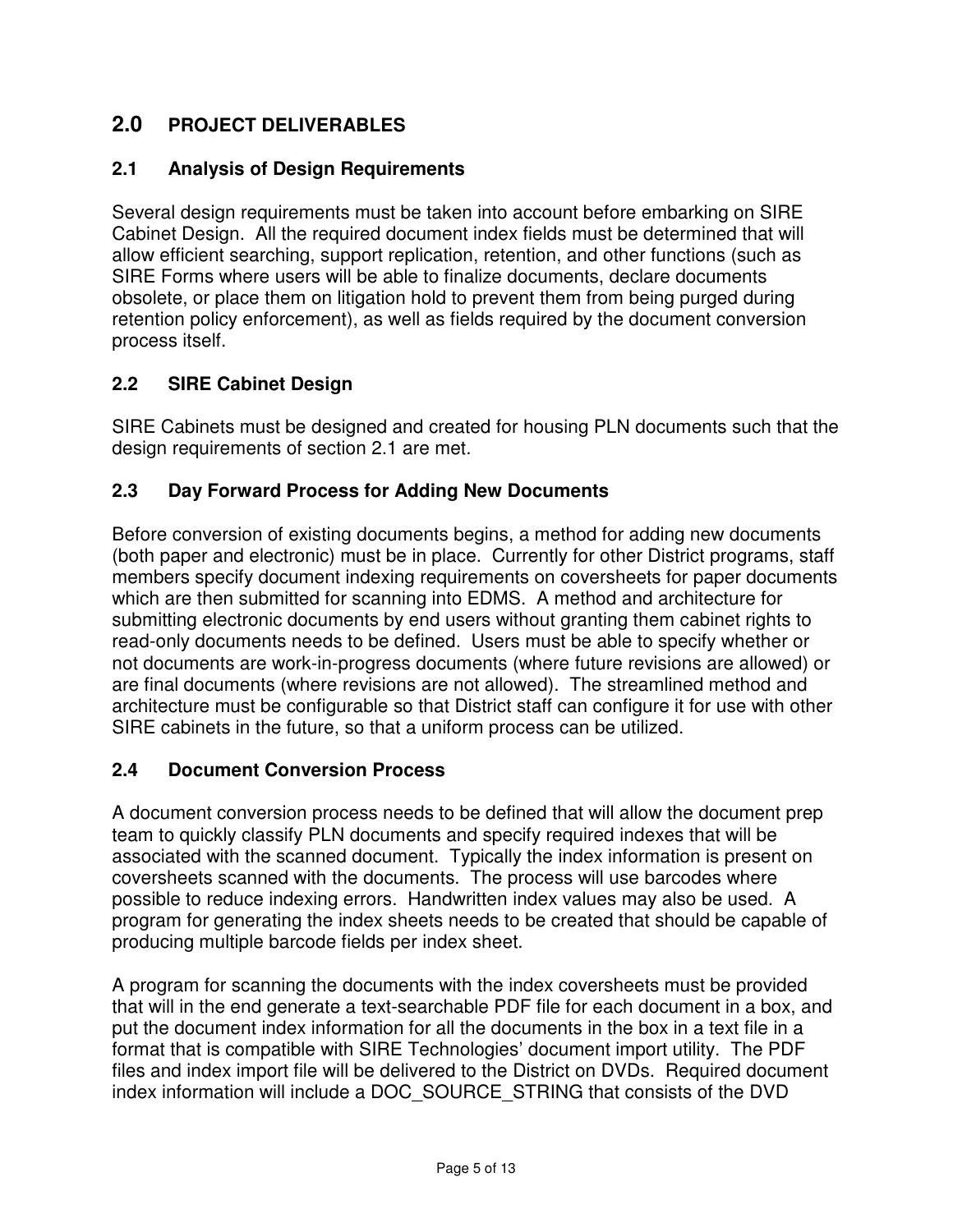number, the District's box number, and the sequence number of the PDF to be imported. Documents are to be scanned in sequence and put back in the box in the same order as they were scanned in order to facilitate comparison of images and indexes against the paper documents to verify image quality and index accuracy.

Documents are to be scanned primarily in black and white at 240 dpi. Higher resolution, grayscale and color scanning will be used for pages that require it, so that the pages are readable and equivalent to the paper pages. For instance small fonts require higher resolution, pencil requires grayscale, and photographs and charts may be grayscale or color depending on if color is necessary. If possible, there should be a mechanism for staff to specify on the indexing sheet whether or not color is required so that the appropriate settings may be set automatically.

The procedure for ensuring image and index quality goals are achieved must be defined. The District will verify document image quality and index accuracy to ensure that the conversion error rate stays below 2%.

The process should include mechanisms for:

- Reporting process rate, overall progress, and product quality.
- Controlling access to documents.
- Allowing staff to set scanning priority by box ID.
- Retrieving copies of documents that are in the conversion process if the need is critical.

Please provide a plan for scanning documents offsite at the conversion vendor's location. The plan should include a complete list of required resources and whether the District or the vendor will be responsible for providing those resources.

For offsite scanning of boxes, boxes will be processed and returned in box number order to facilitate box tracking and help ensure none are misplaced by allowing the District to quickly identify gaps in box numbers when they are returned.

The vendor is responsible for all shipping costs.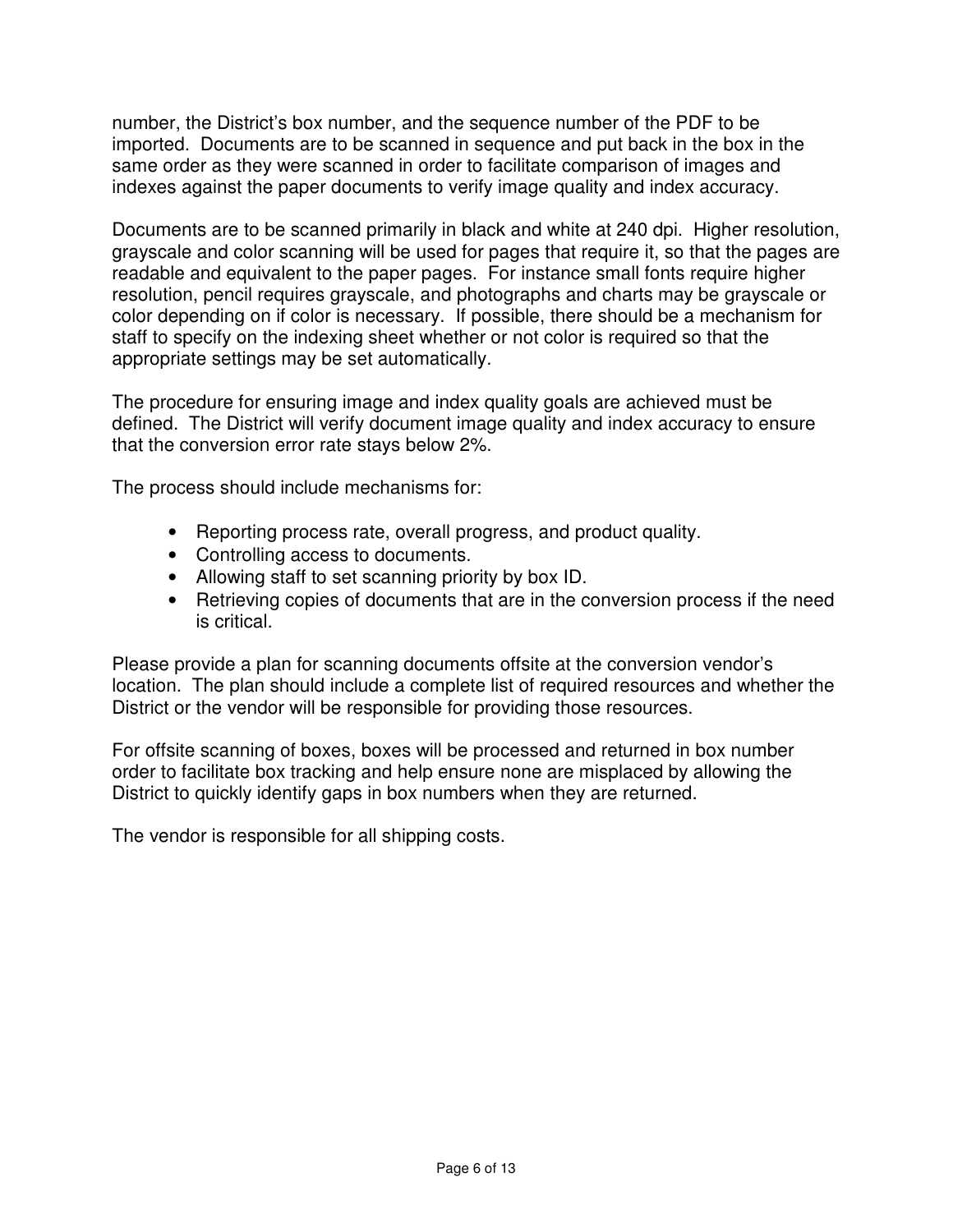#### **2.5 Document Conversion**

PLN documents that will be scanned as part of this conversion project are for the Plan Development (PLD) and Rule Development (RLD) sections. Most documents are good quality letter-sized single-sided with approximately 20% percent double-sided. Virtually all of the pages are standard 8.5 x 11 inch. In your proposal, please include scanning cost matrix by document size, resolution, and pixel depth (black and white, grayscale, color) on per document and volume basis. Approximately 5% of the documents are in binders or are spiral bound, and approximately 1% are bound using hot-glue binding strips. Documents in binders must be placed back in the binder. Spiral bound documents that are unbound for scanning will need their pages rebound in the most economical fashion without damaging the pages. Binding clips may be used for this purpose. Please include in your proposal the method of rebinding you propose.

Please use these estimates as the basis for your bid.

PLD: 515,000 pages RLD: 235,000 pages Total: 750,000 pages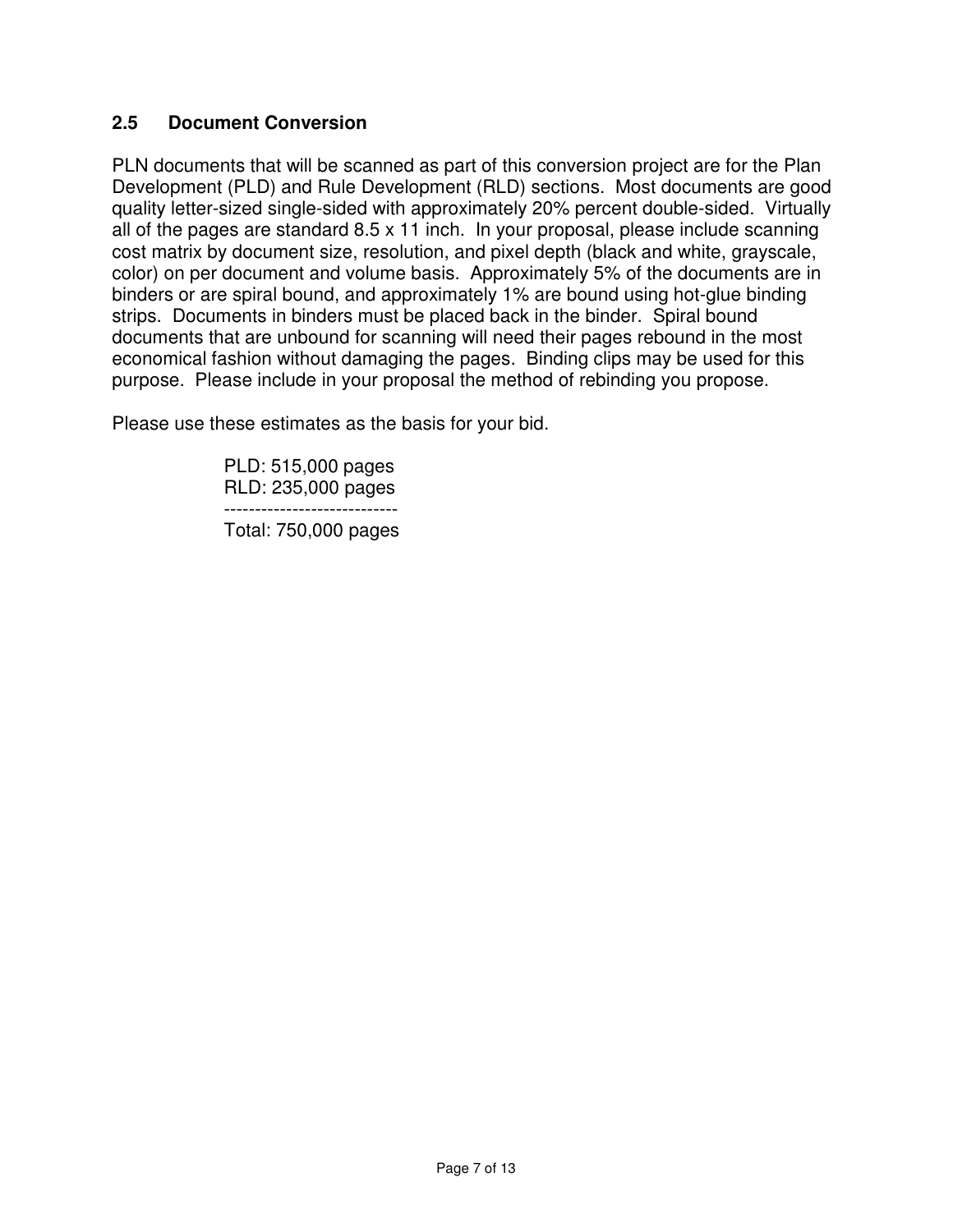#### **Document Indexing**

The selected vendor will meet with District staff to gather and finalize the document indexing requirements. Following is a preliminary list of SIRE Cabinet index fields for PLN documents.

Some fields will be captured during conversion, and others will be filled in later by users via SIRE Forms. Of the fields captured during conversion, some field data will be on index coversheets and some will be derived from database lookup.

The classification codes for how index fields are populated are:

- P Conversion Process
- C Index Coversheet
- D Derived Directly
- F SIRE Form

The scope of this document conversion project will include the population of the P, C, and D category index fields.

| <b>INDEX FIELD</b>        | <b>BACK FILE</b>  | DAY FORWARD     | <b>ELECTRONIC</b> |
|---------------------------|-------------------|-----------------|-------------------|
|                           | <b>CONVERSION</b> | <b>SCANNING</b> | <b>SUBMITTALS</b> |
| Box ID                    | $(\mathsf{P})$    | P)              | (P)               |
| Scan Date                 | (P)               | Έ               | $(\mathsf{P})$    |
| Doc Source String         | $(\mathsf{P})$    | P)              | $(\mathsf{P})$    |
| System ID                 | (P                | (P              | $(\mathsf{P})$    |
| <b>PLN Section</b>        | ΄C                | C               | (C                |
| Project Type              | $\left( $         | 'C              | (C)               |
| <b>Project Title</b>      | (C)               | ΄C              | (C)               |
| <b>Project Date</b>       | (C)               | (C              | (C)               |
| Project Year Month        | (D)               | (D)             | (D)               |
| Document Type             | $\rm ^{\prime}C$  | C               | $(\mathsf{C})$    |
| <b>Document Title</b>     | C)                | C               | (C)               |
| Document Date             | C)                | C               | (C)               |
| Confidential              | (F)               | (F              | (F)               |
| <b>Expiration Date</b>    | (F)               | (F              | $(\mathsf{F})$    |
| <b>Litigation Hold</b>    | (F)               | (F              | (F)               |
| Finalized                 | (F)               | (F              | $(\mathsf{F})$    |
| <b>Planned Purge Date</b> | (F)               | (F              | $(\mathsf{F})$    |
| <b>Retention Policy</b>   | (F)               | $(\mathsf{F})$  | (F)               |

PLN document search index fields include:

 $1 -$  Only applies for media stored in a box (CDs, DVDs, floppy disks, etc.). Documents that originate as electronic will not be in a box.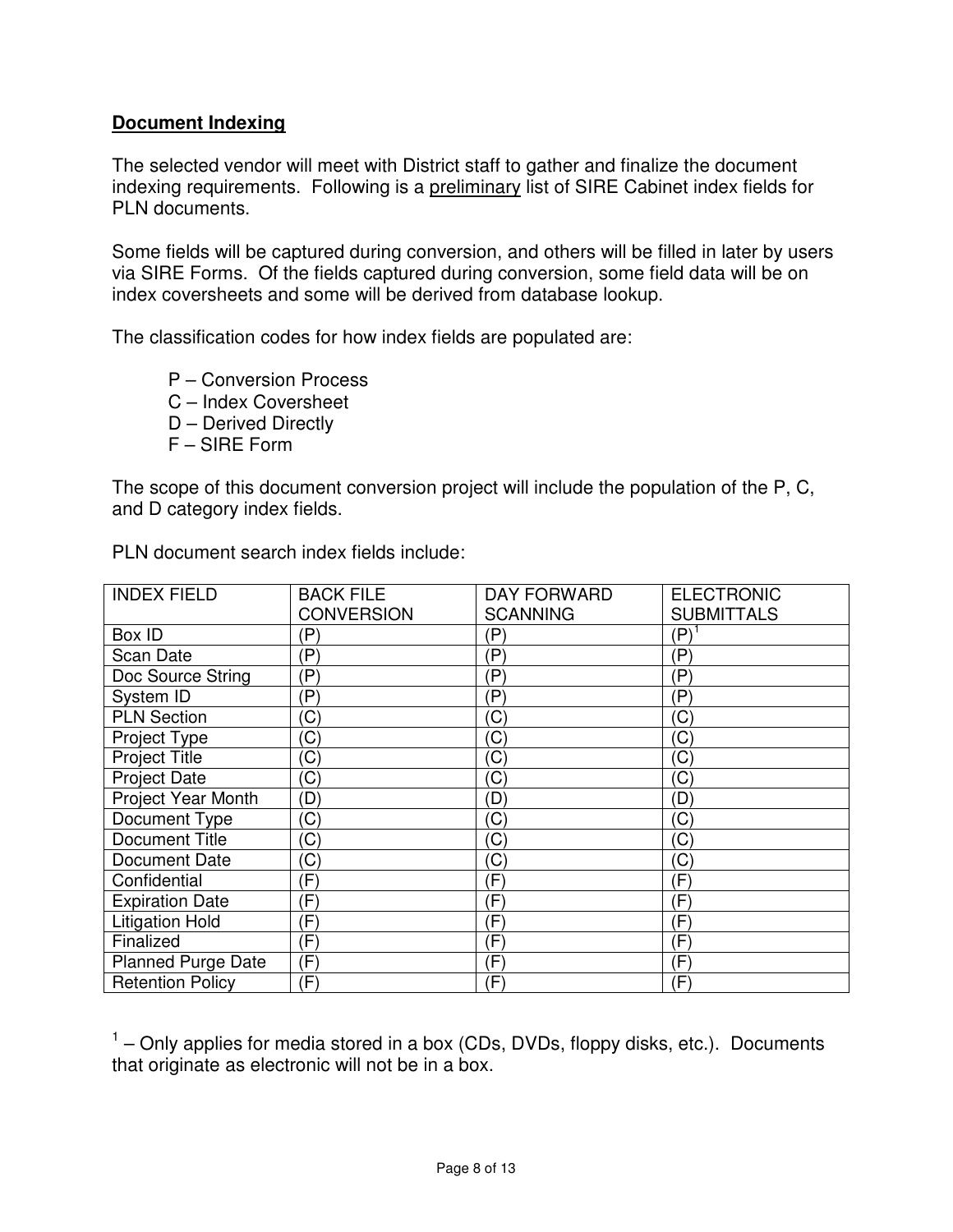#### **Field Descriptions**

| <b>Box ID</b>             | Unique identifier for the box in which scanned documents or<br>original media are stored. Only applies for media stored in a box<br>(CDs, DVDs, floppy disks, etc.). Documents that originate as<br>electronic will not be in a box.                                                                                                         |
|---------------------------|----------------------------------------------------------------------------------------------------------------------------------------------------------------------------------------------------------------------------------------------------------------------------------------------------------------------------------------------|
| <b>Scan Date</b>          | The date the scanned document is added into EDMS. For<br>electronic documents, the date the document was added into<br>EDMS.                                                                                                                                                                                                                 |
| <b>Doc Source String</b>  | Character string representing the source of the document. For<br>back file conversion, this string is the concatenation of the DVD<br>ID, the Box ID, and the scan sequence number for the document.                                                                                                                                         |
| <b>System ID</b>          | Unique identifier for the document added into EDMS. System ID<br>is a concatenation of the District office region code (C, N, or S)<br>and a unique counter for the region's EDMS server. This is<br>assigned by the SIRE system when the document is added to the<br>system.                                                                |
| <b>PLN Section</b>        | The department of the original author or Management. Possible<br>values include AQA, PLD, RLD, SA.                                                                                                                                                                                                                                           |
| <b>Project Type</b>       | User editable dropdown of project types that include the following<br>values: Plan, Rule, Modeling, Exceptional Event, Forecast, Met<br>Data, Budget, Contract, Special Project, HAL, STAR, etc.                                                                                                                                             |
| <b>Project Title</b>      | The name of the project. Project Title is a user-editable dropdown<br>to facilitate adding documents to existing projects. For Rule<br>Development, the project title could be the rule number followed<br>by the text of the rule title. The format of the project title depends<br>on the standards adopted by the particular PLN section. |
| <b>Project Date</b>       | Date of project completion.                                                                                                                                                                                                                                                                                                                  |
| <b>Project Year Month</b> | 6-digit representation derived from Project Date.<br>$(i.e. 201003$ is March 2010)                                                                                                                                                                                                                                                           |
| <b>Document Type</b>      | User editable dropdown of document types that include the<br>following values: CEQA, Draft Rule Package, Public Comments,<br>etc.                                                                                                                                                                                                            |
| <b>Document Title</b>     | The title of the document, as a searchable index field in SIRE.                                                                                                                                                                                                                                                                              |
| <b>Document Date</b>      | Date of the document, as a searchable index field in SIRE.                                                                                                                                                                                                                                                                                   |
| <b>Confidential</b>       | Y or N value. If Confidential $=$ Y then the SIRE Security field is<br>utilized to restrict access to designated PLN staff. If Confidential =<br>N, the SIRE Security field is cleared.                                                                                                                                                      |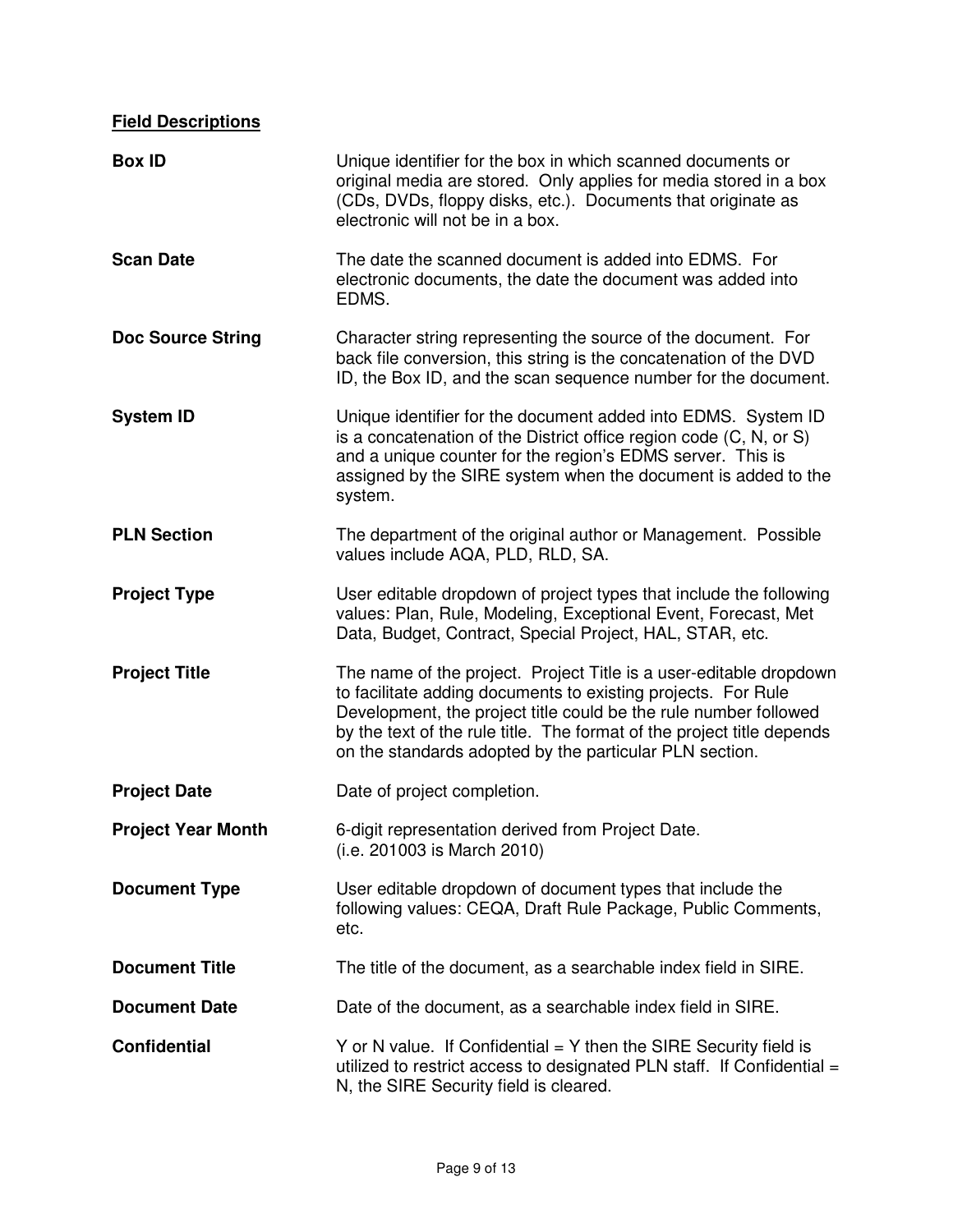| <b>Expiration Date</b> | Date when document is no longer current.                                                                                                                                           |
|------------------------|------------------------------------------------------------------------------------------------------------------------------------------------------------------------------------|
| <b>Purge Date</b>      | Date when document can be purged.                                                                                                                                                  |
| <b>Litigation Hold</b> | Y/N. Documents cannot be purged if marked Y.                                                                                                                                       |
| <b>Finalized</b>       | Y/N. If marked Y, further revisions cannot be created. (The<br>document may be copied to start a new revision history, but the<br>original document and its revisions are frozen.) |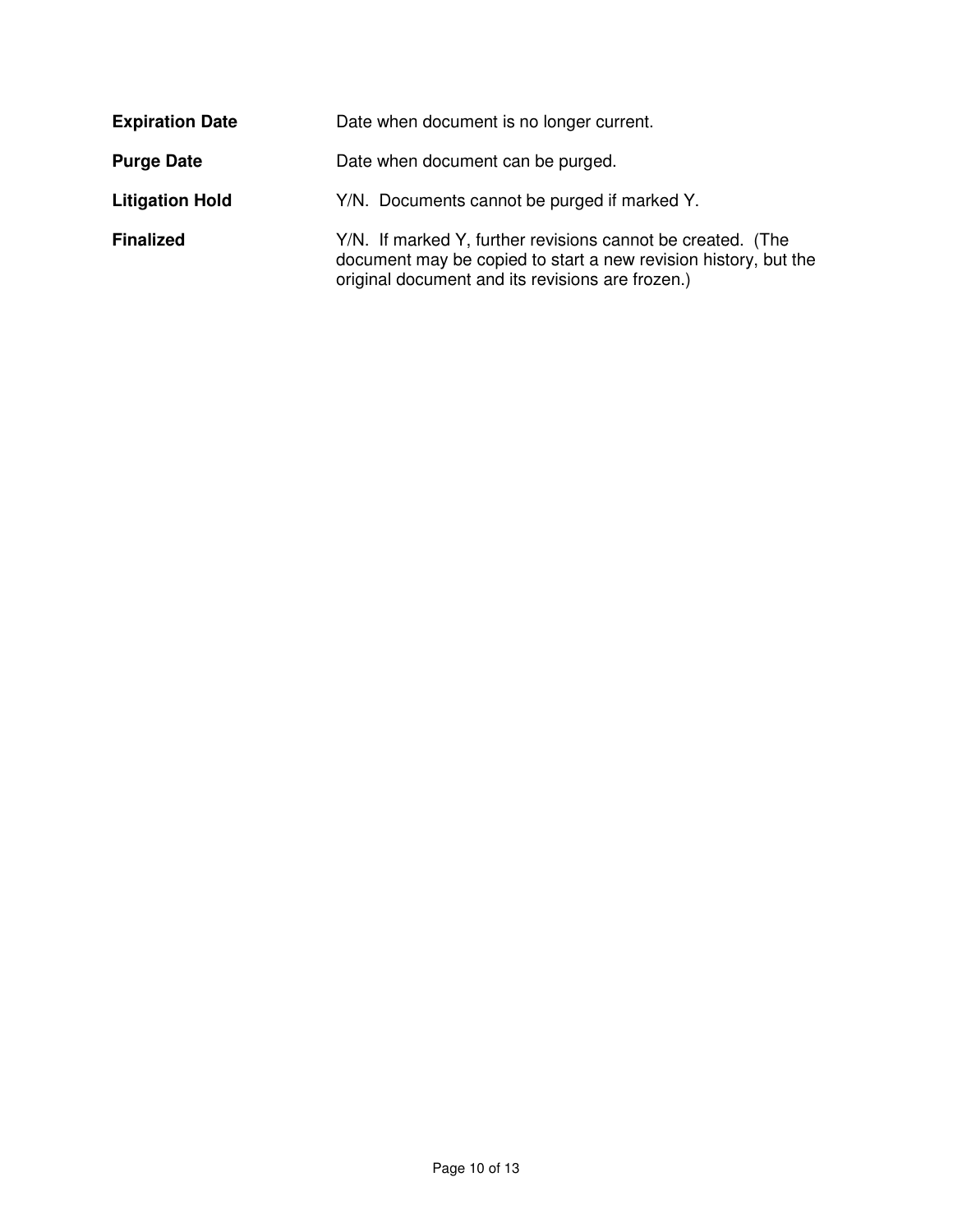## **3.0 PROPOSAL DESCRIPTION**

Each proposal submitted must include, at a minimum, the following sections:

- 1. Executive Summary Page
- 2. Project Proposal
- 3. Pricing Detail
- 4. References
- 5. Prohibited Interest Statement
- 6. Time and Materials Coverage
- 7. Escalation Procedures
- 8. Termination or Funding Out Options

The District's evaluation process will primarily focus on responses as presented in these sections. A title page reflecting your proposal title, your firm's name, address, telephone number, fax number, the name of your firm's contact person and their email address, and date of proposal is also requested.

#### **3.1 Executive Summary Page**

The first section of the response should be an executive summary which includes:

- A brief statement describing your understanding of the project.
- A list of 2-3 conversion projects that your firm has done in the past 18 months that are similar to this one and involved a SIRE document management system.
- Project pricing for off-site conversion.

#### **3.2 Project Proposal**

At a minimum, this section should include:

- The proposed project plans for providing project deliverables requested in this RFP.
- Detailed project schedule with expected delivery dates for each deliverable.

#### **3.3 Pricing Detail**

This section identifies the all-inclusive fee to be charged for this project, with specific materials, labor, and other expenses contained within the all-inclusive fee. This section should provide pricing breakdowns for each of the project deliverables.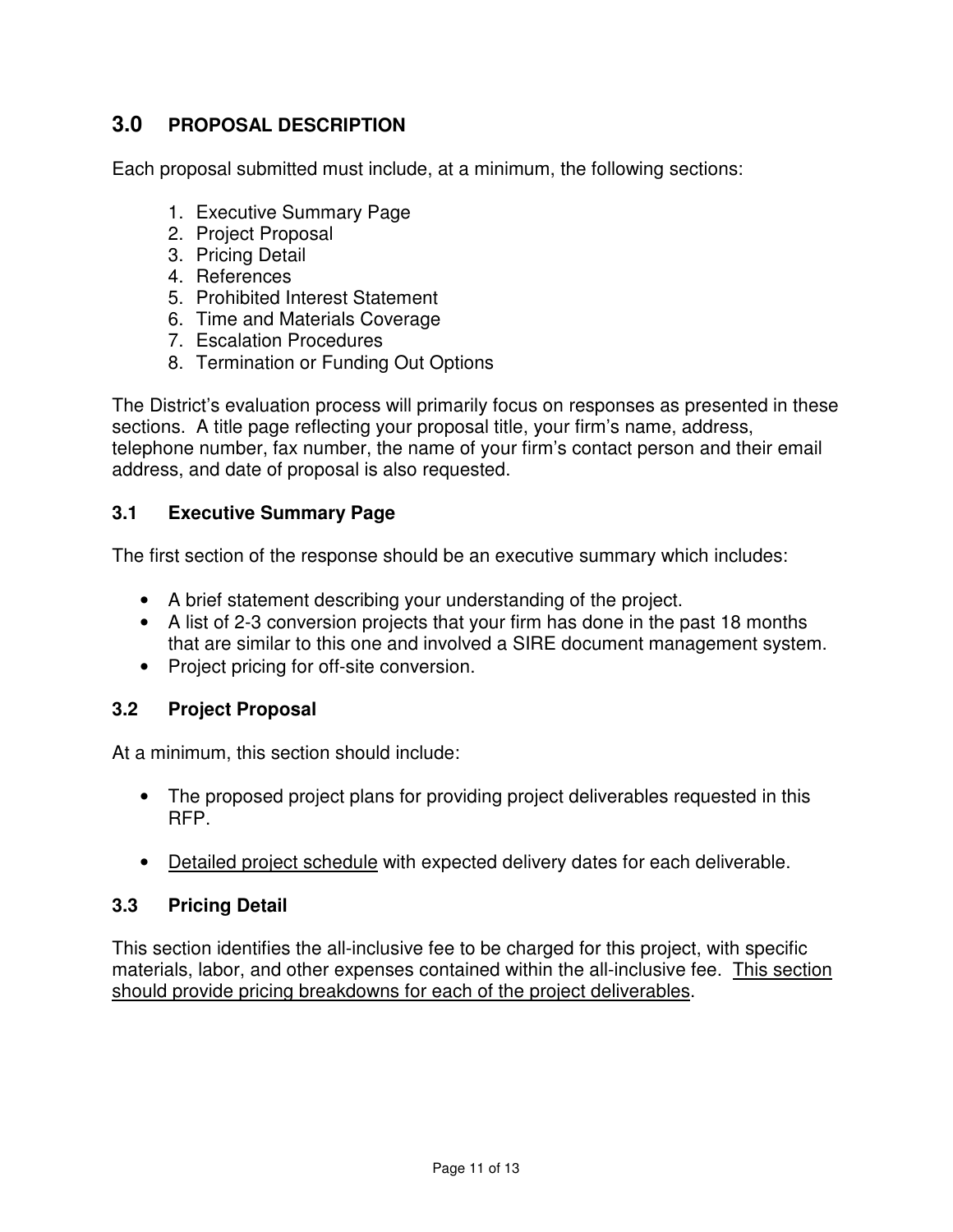## **3.4 Time and Materials Coverage**

Bidder's proposal must include options for tasks performed that are outside the scope of the proposed contract. These options should include an hourly charge for services performed, either on-site or remotely, and minimum charges if any.

#### **3.5 References**

Bidders are requested to provide three references that can provide information about the vendor's experience working on similar projects. Include in this section a list of names, titles, organization, addresses, and telephone numbers of references, and also include the dates of association and descriptions of work product delivered. The District is most interested in projects involving a SIRE document management system similar to the District's.

#### **3.6 Prohibited Interest**

Each proposal must contain a statement disclosing to the District in writing any financial interest in bidder's business or in this transaction held by any District Board member or any District officer or employee. The District reserves the right to refuse any proposal if the District determines a conflict of interest exists.

#### **3.7 Basic Requirement - Excluded Parties List System (EPLS)**

The Excluded Parties List System (EPLS) is a central registry containing information regarding entities debarred, suspended, proposed for debarment, excluded, or otherwise declared ineligible from receiving Federal contracts. Access to the EPLS is available at http://www.epls.gov. An Offeror or any individuals identified in the solicitation that appear in EPLS are **not** eligible for award of a contract.

For all procurements utilizing federal funds, buyers must verify prior to award that the intended awardee does not appear on the federal debarment list. The Excluded Parties List System (EPLS) website includes information regarding entities debarred, suspended, proposed for debarment, excluded or disqualified under the nonprocurement common rule, or otherwise declared ineligible from receiving Federal contracts, certain subcontracts, and certain Federal assistance and benefits. If the intended awardee appears on the list, they are ineligible to receive the award.